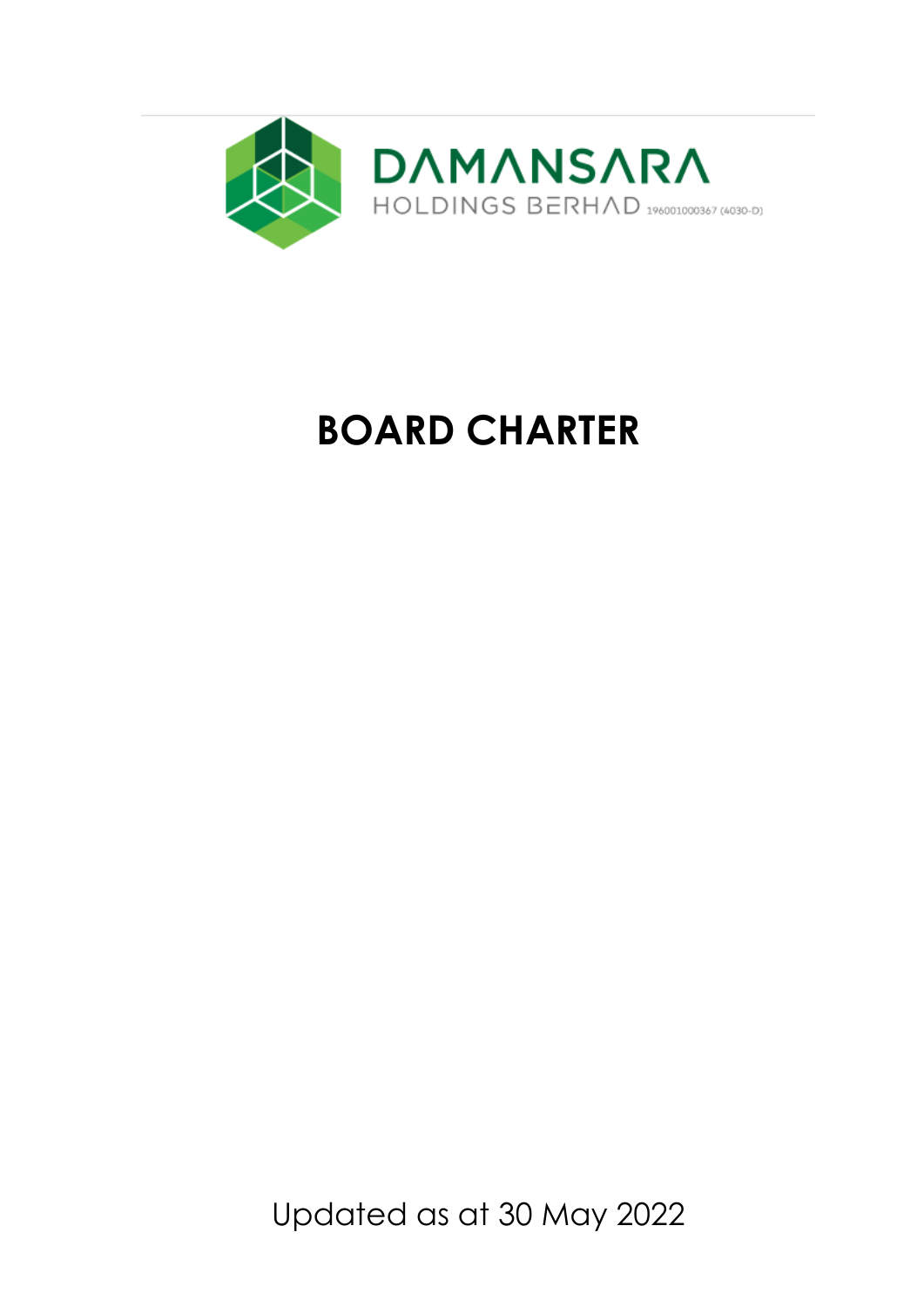

# **BOARD CHARTER**

# **1. INTRODUCTION**

The Board Charter of the Company sets out the detailed roles, responsibilities and functions of the Board and Board Committees in accordance with the principles of good corporate governance. The Board of Directors ("the Board") is accountable and responsible for the performance and affairs of Damansara Holdings Berhad ("the Company" or "DBHD"), and the Board Charter is reviewed periodically to ensure its relevance with the latest statutory and regulatory requirements, as well as the Group's operational and business direction.

The Board Charter (whichever is relevant) is also applies to DBHD's subsidiaries Board to strengthen a good governance within DBHD Group.

## **2. PURPOSE**

The Board is the focal point of the Company's Corporate Governance system. It is ultimately accountable and responsible for the performance and affairs of the Company and is also responsible to oversee the Company's corporate governance framework.

All Board members are expected to act in a professional manner, thereby upholding the core values of integrity and enterprise with due regard to their fiduciary duties and responsibilities. All Board members are responsible to the Company for achieving a high level of good corporate governance. This Board Charter shall constitute and form an integral part of each Director's duties and responsibilities.

#### **3. THE BOARD**

#### **3.1 Board Membership**

#### **3.1.1 Composition**

The Malaysian Code on Corporate Governance ("MCCG 2017") recommends that the strategic aims of the Company are set by the Board, and that the Board is to ensure the necessary resources are in place for the Company to meet its objectives. It is also recommended by MCCG for the Board to review the performance of the Management throughout the year with respect to the achievement of the set objectives.

The Malaysian Code on Corporate Governance was reviewed and updated in 2021 ("MCCG 2021") to ensure that it remains relevant and is aligned with global recognised best practices and standards.

In compliance with *Practice 4.5 of MCCG 2017,* the Board through its Nominating Committee to ensure that women candidates are sought as part of its gender diversity target. The Board has set a policy to have at least one (1) female director in its composition.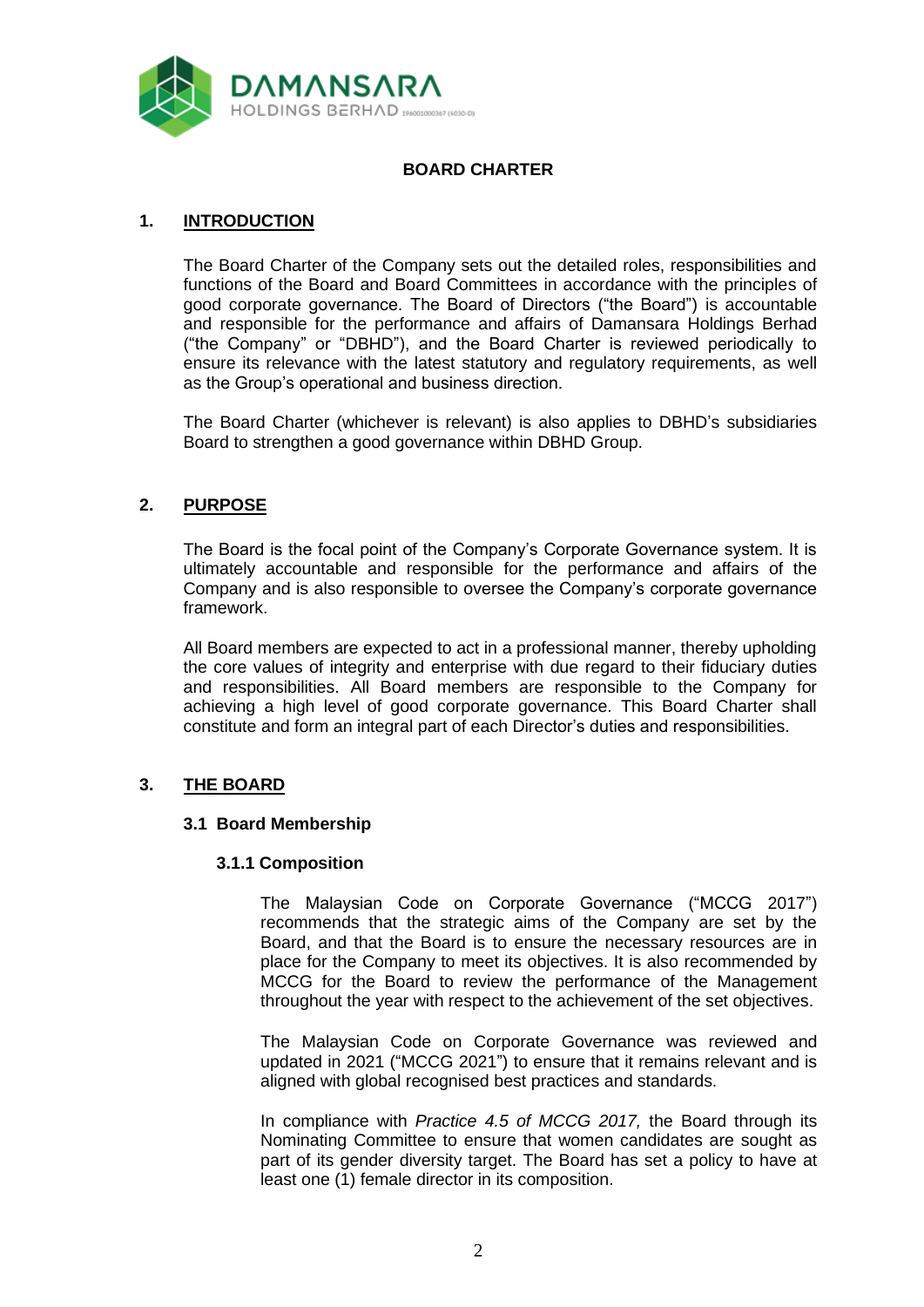

The Company recognizes and embraces the benefits of having a diverse Board, and sees increasing diversity at Board level as an essential element in maintaining a competitive advantage.

The Company also has made good use of differences in thought, perspective, knowledge, skills, regional and industry experience, cultural and geographical background, age, ethnicity and gender which will ensure that the Company retains its competitive advantage. These differences have been considered in determining the optimum composition of the Board and when possible, be balanced appropriately.

All Board appointments are made on merit, in the context of the skills and experience the Board as a whole requires to be effective.

In reviewing the Board's composition, Board Nomination and Remuneration Committee ("BNRC") has considered the benefits of all aspects of diversity in order to maintain an appropriate range and balance of skills, experience and background on the Board. In identifying suitable candidates for appointment to the Board, BNRC also has considered candidates on merit against objective criteria and with due regard for the benefits of diversity on the Board.

The Board consists of qualified individuals with diverse sets necessary skills, experience and knowledge to govern the Company. The composition and size of the Board is such that it facilitates the decision making of the Company. The Constitution of the Company provides for a minimum of two (2) Directors and maximum of 15 Directors. The composition and size of the Board are reviewed from time to time to ensure its effectiveness.

The Board of the Company may chair by Non-Independent Non-Executive Director who provides strong leadership and objectively stewards the Board's priorities objectively.

In line with the implementation of the best practices of MCCG 2021, the Board will ensure as follows:-

- (i) at least half of the Board shall comprise of Independent Non-Executive Directors;
- (ii) the persons linked directly with the executive powers such as head of state, head of government and minister, shall not serve on the Board as this would cast serious doubt on the independence of their judgement;
- (iii) discourage appointment of an active politician i.e. Member of Parliament, State Assemblyman or holds a position at the Supreme Council, or division level in a political party, as director on the Board.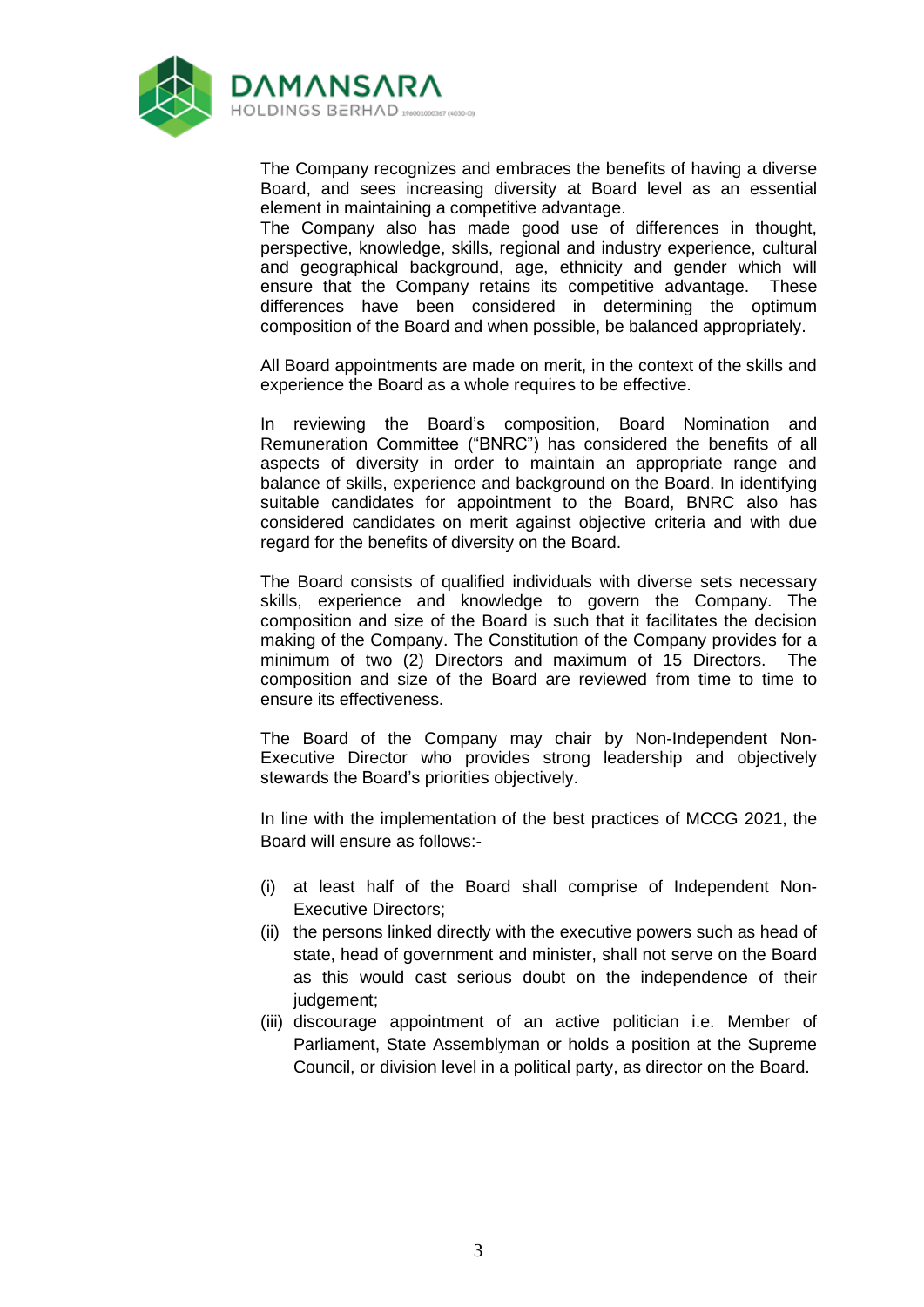

# **3.1.2 Appointment and Re-election**

The appointment of a new Director is a matter for consideration and decision by the full Board, upon the recommendation from the BNRC. In making these recommendations, the BNRC will consider the required mix of skills, experience and diversity, including gender, where appropriate, which the Director brings to the Board.

In appointing new Director to the Board of the Company, the BNRC may source for likely candidate(s) from various sources, including but not limited to, recommendation from other Board Members, Management or Major Shareholders, directors' registry, open advertisements and/or use of independent search firms.

The Constitution of the Company provides that every newly appointed Director is subject to re-election at the immediate Annual General Meeting ("AGM"). Further, one-third (1/3) of the Board shall retire from office and be eligible for re-election at every AGM, and all the Directors shall submit themselves for re-election at least every three (3) years.

#### **3.1.3 Independent Director**

In accordance with the MCCG, the tenure of an Independent Director shall not exceed a cumulative term of nine (9) years. However, the BNRC shall assess the independence of the independent director who has served as Independent Non-Executive Director of the Company for a cumulative term of more than nine (9) years, justified by the discharged of his/ her duties with reasonable skill and competence, in bringing independent judgment and depth into the Board's decision making in the interest of the Company.

Further the Board of Directors shall recommend him/her to continue acting as an Independent Non-Executive Director of the Company and the Board shall seek the shareholders' approval at an AGM for the retention of the independent status of the existing Independent Director who had served in that capacity for more than nine (9) years.

The retention of an independent director beyond nine years shall be tabled to the Shareholders at the Annual General Meeting, and any retention of independent director beyond the twelfth year, shall be tabled to Shareholders at the Annual General Meeting via a 2-tier voting process.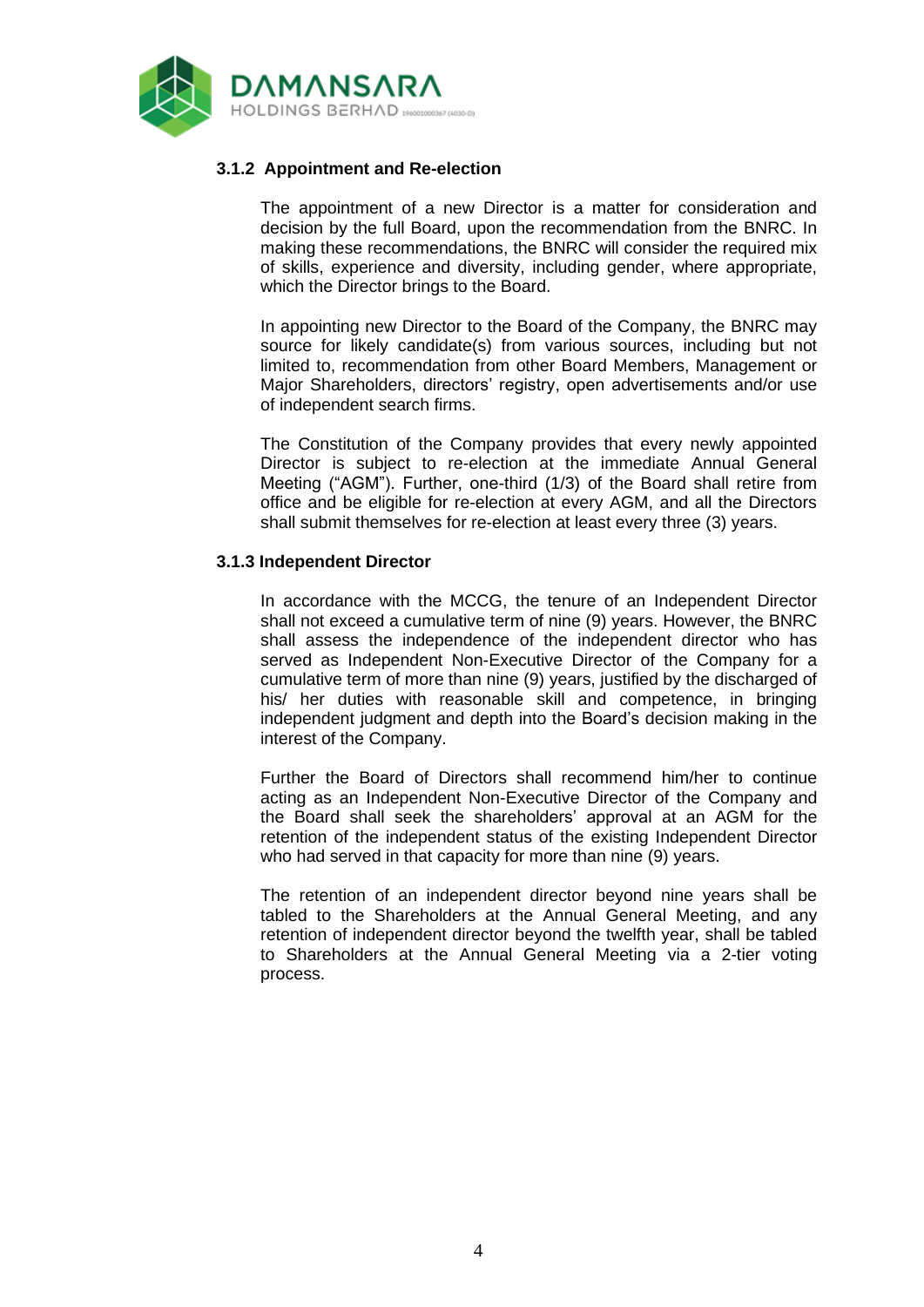

The 2-tier voting process is illustrated as follows:



Tier 1: Only the Large Shareholder(s) of the company votes; and Tier 2: Shareholders other than Large Shareholders votes.

The decision for the above resolution is determined based on the vote of Tier 1 and a simple majority of Tier 2. If there is more than one Large Shareholder, a simple majority of votes determine the outcome of the Tier 1 vote.

The resolution is deemed successful if both Tier 1 and Tier 2 votes support the resolution. However, the resolution is deemed to be defeated where the vote between the two tiers differs or where Tier 1 voter(s) abstained from voting.

Large Shareholder means a person who:

- is entitled to exercise, or control the exercise of, not less than 33% of the voting shares in the company;
- is the largest shareholder of voting shares in the company;
- has the power to appoint or cause to be appointed a majority of the directors of the company; or
- has the power to make or cause to be made, decisions in respect of the business or administration of the company, and to give effect to such decisions or cause them to be given effect to.

The Board assesses the independence of the Directors annually by taking into consideration their disclosed interests and having regard to the criteria for assessing the independence of Directors under the annual Board Assessment. A separate assessment for Independent Directors is also undertaken annually.

#### **3.1.4 Directors' Evaluation**

The BNRC reviews and assesses Board composition on behalf of the Board and recommends the appointment of new Directors. It also oversees the conduct of the annual assessment of Board effectiveness.

The Board, through its BNRC, undertakes an evaluation in order to assess how well the Board, its Committees, the Directors including Independent Directors and the Chairman are performing. The evaluation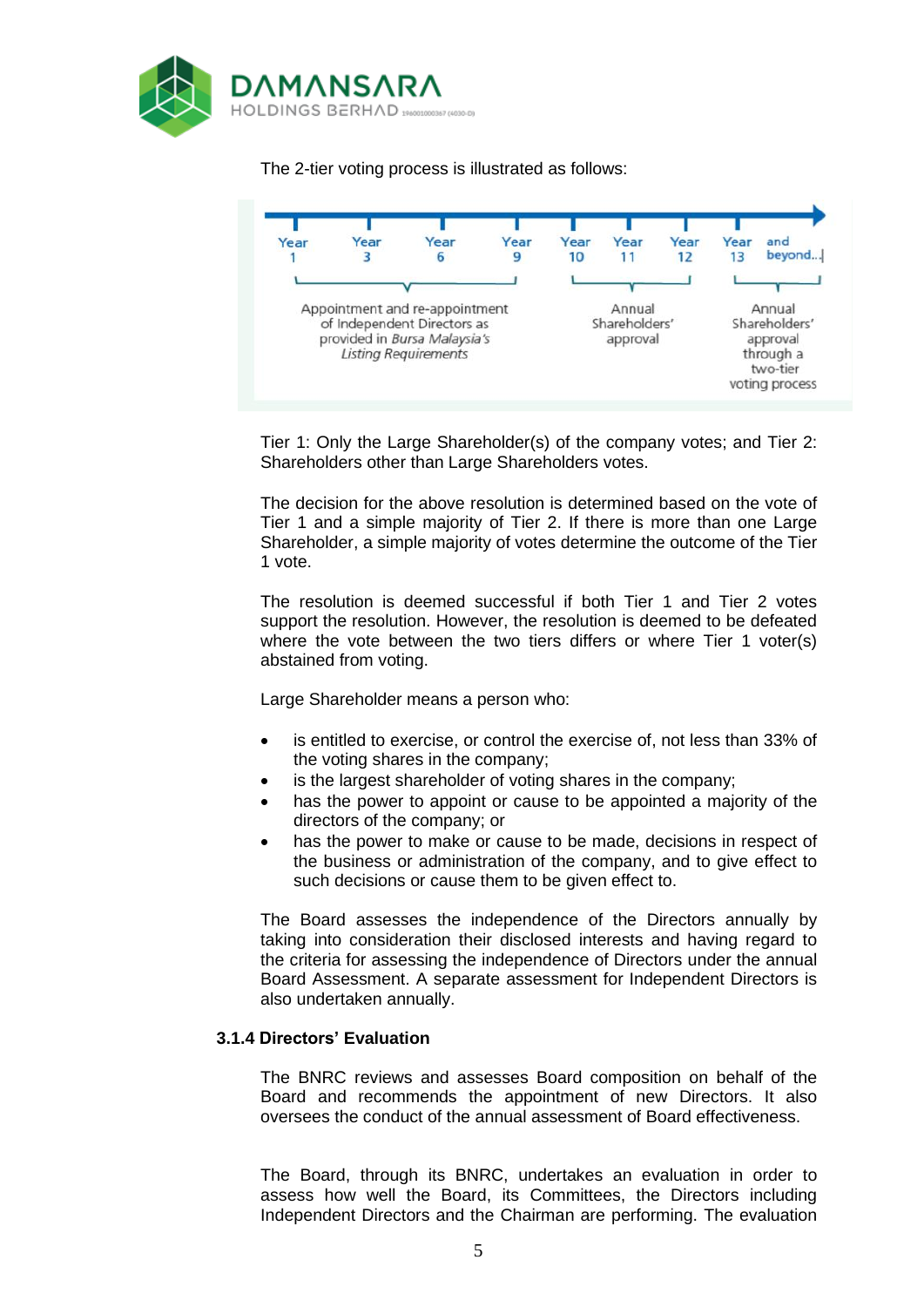

covers the Board's composition, skills mix, experience, communication, roles and responsibilities, effectiveness as well as conduct. The process also includes a peer review in which Directors assess their fellow Directors' performance against set criteria, including the skills they bring to the Company and its subsidiaries ("the Group") and the contributions they make. A form of Directors' Evaluation was submitted to the Board and was filled up by the Board.

#### **3.1.5 New Directorship on the Board of other Companies**

All Board members shall notify the Chairman of the Board before accepting any new directorship.

The Directors shall also ensure that their appointment(s) in other companies are not in conflict with the Company's business and do not affect the discharge of their duties as Directors of the Company.

# **3.2 Board Role**

# **3.2.1 Duties and Responsibilities**

All members of the Board contribute significantly in the areas of formulation of strategic direction and policies, performance monitoring and allocation of resources and enhancement of controls and governance. As prescribed by the MCCG, in discharging its responsibilities in meeting the goals and objectives of the Company, the Board shall, among others :-

- together with Senior Management, promote good corporate governance culture within the Company which reinforces ethical, prudent and professional behaviour;
- review, challenge and decide on Management's proposals for the Company, and monitor its implementation by Management;
- ensure that the strategic plan of the Company supports long-term value creation and includes strategies on economic, environmental and social considerations underpinning sustainability;
- supervise and assess management performance to determine whether the business is being properly managed;
- ensure there is a sound framework for internal controls and risk management;
- understand the principal risks of the Company's business and recognise that business decisions involve the taking of appropriate risks;
- set the risk appetite within which the Board expects Management to operate and ensure that there is an appropriate risk management framework to identify, analyse, evaluate, manage and monitor significant financial and non-financial risks;
- ensure that Senior Management has the necessary skills and experience, and there are measures in place to provide for the orderly succession of Board and Senior Management;
- ensure that the Company has in place procedures to enable effective communication with Stakeholders; and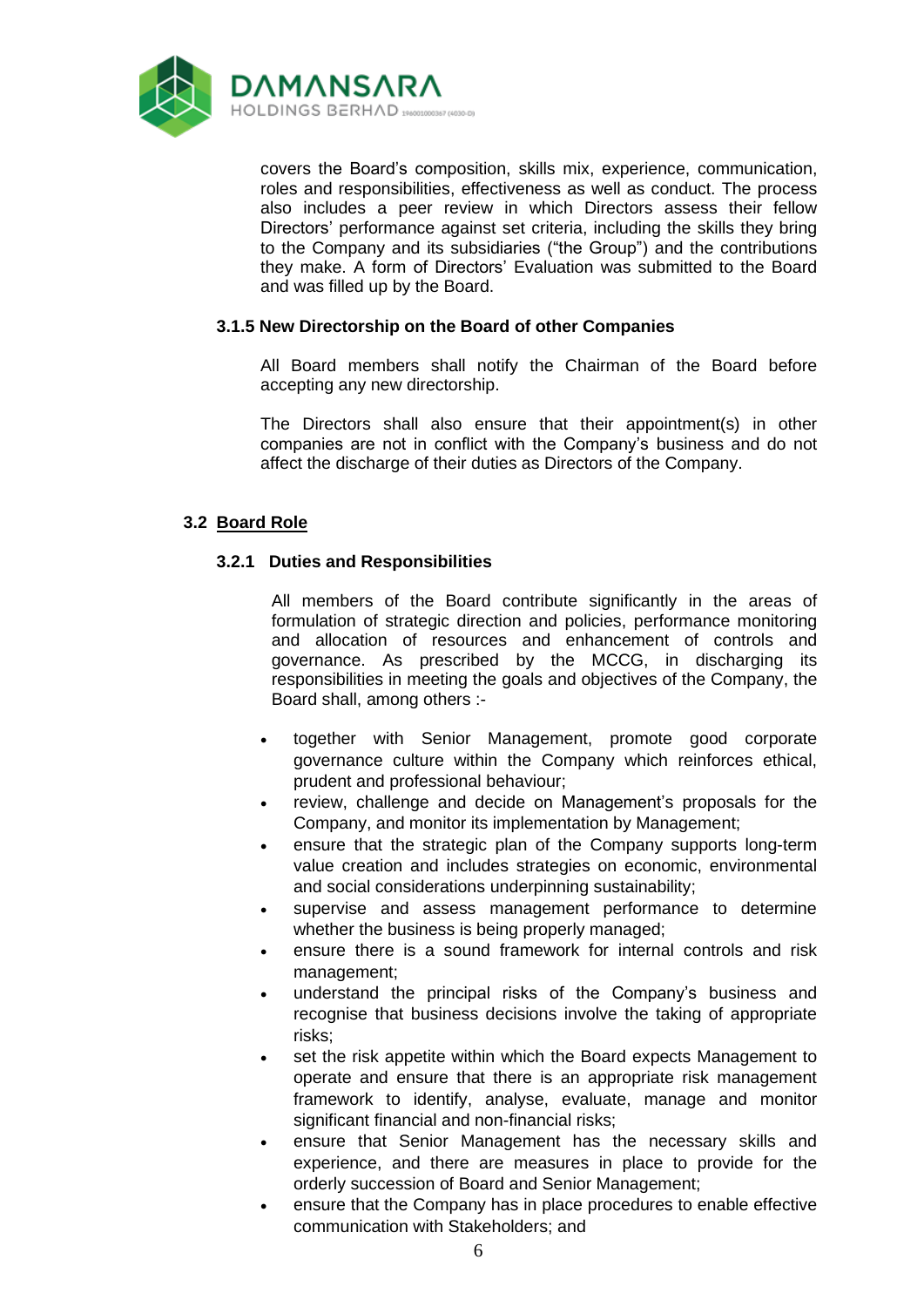

• ensure the integrity of the Company's financial and non-financial reporting

At the same time, the Board also ensures the sustenance of a dynamic and robust corporate climate focused on strong ethical values. This emphasizes active participation and dialogue on a structured basis involving key personnel at all levels, as well as ensuring accessibility to information and transparency on all executive actions. The corporate climate is also continuously nourished by value-centered programmes for team-building and active subscription to core values.

The Board has unrestricted access to timely and accurate information on various aspects of the Company's operations and performance. All Board reports are normally issued in sufficient time to all Directors to enable the Directors to review the reports prior to the Board meetings and understand the issues to be discussed.

The Board promotes good corporate governance in the application of sustainability practices. The Group practises a system of rewards based on the philosophy of pay for performance. Employees are rewarded for productivity improvements and contribution towards the achievement of the Group's immediate and long-term objectives. The rewards encompass not only compensation and benefits but also performance recognition and professional development and career progression.

The Board has established a Code of Conducts and Ethics ("COCE") that articulate acceptable practices and guide the behaviour of directors, management and employees. The policies of the Code of Ethics are integrated into company-wide management practices and will be periodically reviewed.

The Board of Directors must always conduct itself in an ethical manner while executing its duties and functions and complied with the Company's COCE.

The COCE is published on the Company's website at www.dbhd.com.my

#### **3.2.2 Matters Reserved for the Board**

The following are matters which are specifically reserved for the Board:-

- (i) approval of corporate plans and programmes;
- (ii) approval of annual budgets, including major capital commitments;
- (iii) approval of new ventures;
- (iv) approval of material acquisitions and disposals of undertakings and properties;
- (v) changes to the management and control structure within the Group, including key policies, delegated authority limit.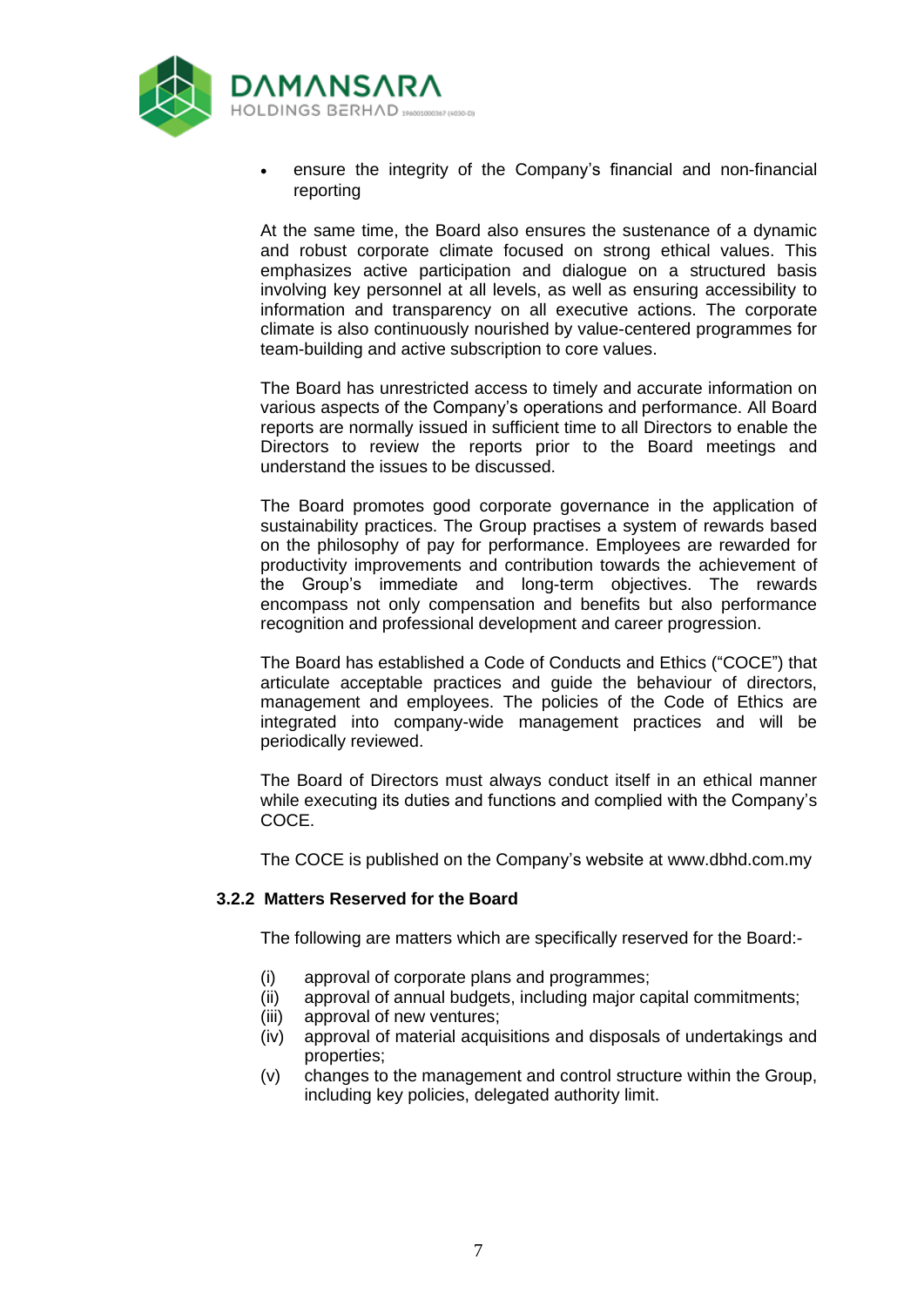

# **3.3 Dealings in Securities**

The Directors and principal officers of DBHD MUST NOT deal in securities of DBHD as long as they are in possession of price-sensitive information relating to DBHD securities.

"Dealings" pursuant to Paragraph 14.02(c) of the Main Market Listing Requirements of Bursa Malaysia Securities Berhad, include any one or more of the following actions, whether undertaken as principal or as agent:

- (i) Acquiring or disposing of securities of any interest in securities;
- (ii) Subscribing for or underwriting securities;
- (iii) Making or offering to make with any person, or including or attempting to induce any person to enter into or to offer to offer to enter into:-
	- (aa) any agreement for or with a view to acquiring or disposing of securities or any interest in securities;
	- (bb) any agreement for or with a view to subscribing for or underwriting securities; or
	- (cc) granting, accepting, acquiring, disposing of, exercising or discharging an option (whether for the call or put or both) or any other right or obligation, present or future, conditional or unconditional, to acquire or dispose of securities or any interest in securities.

A director must not deal in the securities of DBHD as long as he is in possession of price-sensitive information relating to DBHD securities. "*Pricesensitive information*" means information that "*on becoming generally available would or would tend to have a material effect on the price or value of securities*" as referred to in Section 185 of the Capital Markets and Services Act 2007 ("CMSA").

#### **3.4 Conflict of Interest and Transaction involving Directors**

Conflict arising from the interest (direct or indirect) of a director, member or major shareholder or person connected with such director, member or major shareholder in a transaction proposed to be entered into or action/decision to be taken by DBHD or its subsidiaries.

Where a Director has in interest (direct or indirect) in a transaction to be entered into or action/decision to be taken by DBHD or its subsidiaries, he/she be biased in making the decision which could be to the detriment of DBHD or its subsidiaries.

Directors can be regarded as having a conflict of interest where the company, he or she is associated with derives an advantage from him being a Director. Therefore, a director is required at all times to declare such conflict and of so required by the Board, to withdraw from any voting or deliberation of a matter in which the Director of member may have an interest.

The Companies Act 2016 provides that a Director who is in any way, whether directly or indirectly, interested in a contract entered into or proposed to be entered by the Company shall be counted only to make the quorum at the board meeting but shall not participate in any discussion while the contract or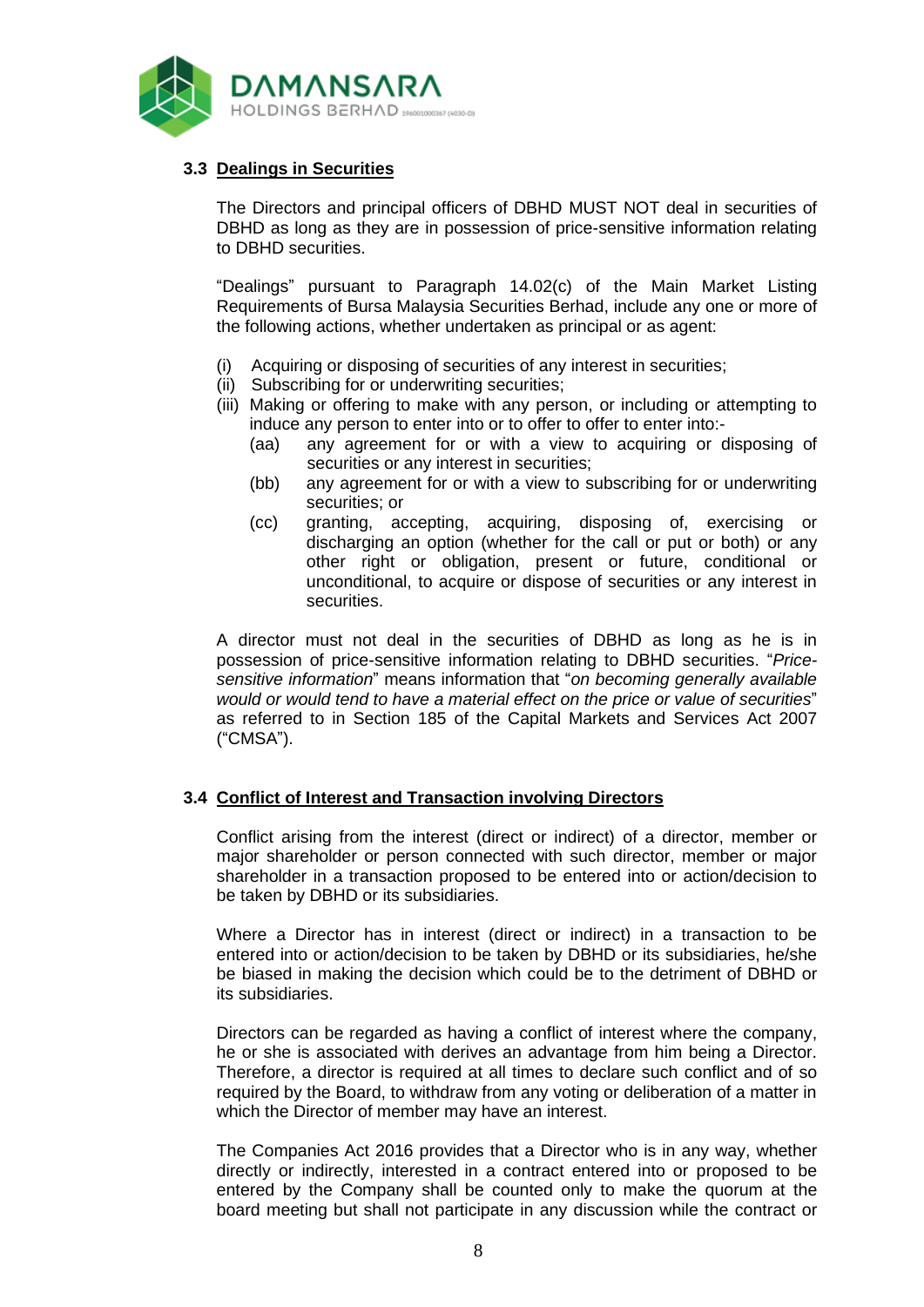

proposed contract is being considered at the board meeting and shall not vote on the contract or proposed contract.

Where a contract or proposed contract is entered into in contravention of Section 221 of the Companies Act 2016, the contract or proposed contract shall be voidable at the instance of the Company except if it is in favour of any person dealing with the Company for a valuable consideration and without any actual notice of the contravention. A director who knowingly contravenes Section 221 of the Companies Act 2016 shall be guilty of an offence against the Companies Act 2016.

Pursuant to Paragraph 10.08(6) of the Main Market Listing Requirements of Bursa Malaysia Securities Berhad, a Director with any interest, direct or indirect, must abstain from board deliberation and voting on the relevant resolution in respect of the related party transaction.

#### **3.5 Chairman and Group Managing Director/Group Chief Executive Officer**

The Group complies with the requirement to have the position of the Chairman and the Group Managing Director/Group Chief Executive Officer held by two (2) separate individuals. The role of the Chairman and the Group Chief Executive Officer are distinct and separate to ensure there is a balance of power and authority. The Chairman of the Board is not a member of Board Committees.

The Company's Chairman, shall be responsible for:

- providing leadership for the board so that the board can perform its responsibilities effectively;
- setting the board agenda and ensuring that board members receive complete and accurate information in a timely manner;
- leading board meetings and discussions;
- encouraging active participation and allowing dissenting views to be freely expressed;
- managing the interface between board and management
- ensuring appropriate steps are taken to provide effective communication with stakeholders and that their views are communicated to the board as a whole;
- leading the board in establishing and monitoring good corporate governance practices in the company; and
- ensuring that board committee meetings are not combined with the main board meeting

The Group Managing Director/Group Chief Executive Officer holds the principal responsibilities of reporting, clarifying, communicating and recommending key strategic and operational matters and proposals to the Board for approval as well as implementation of policies and strategies.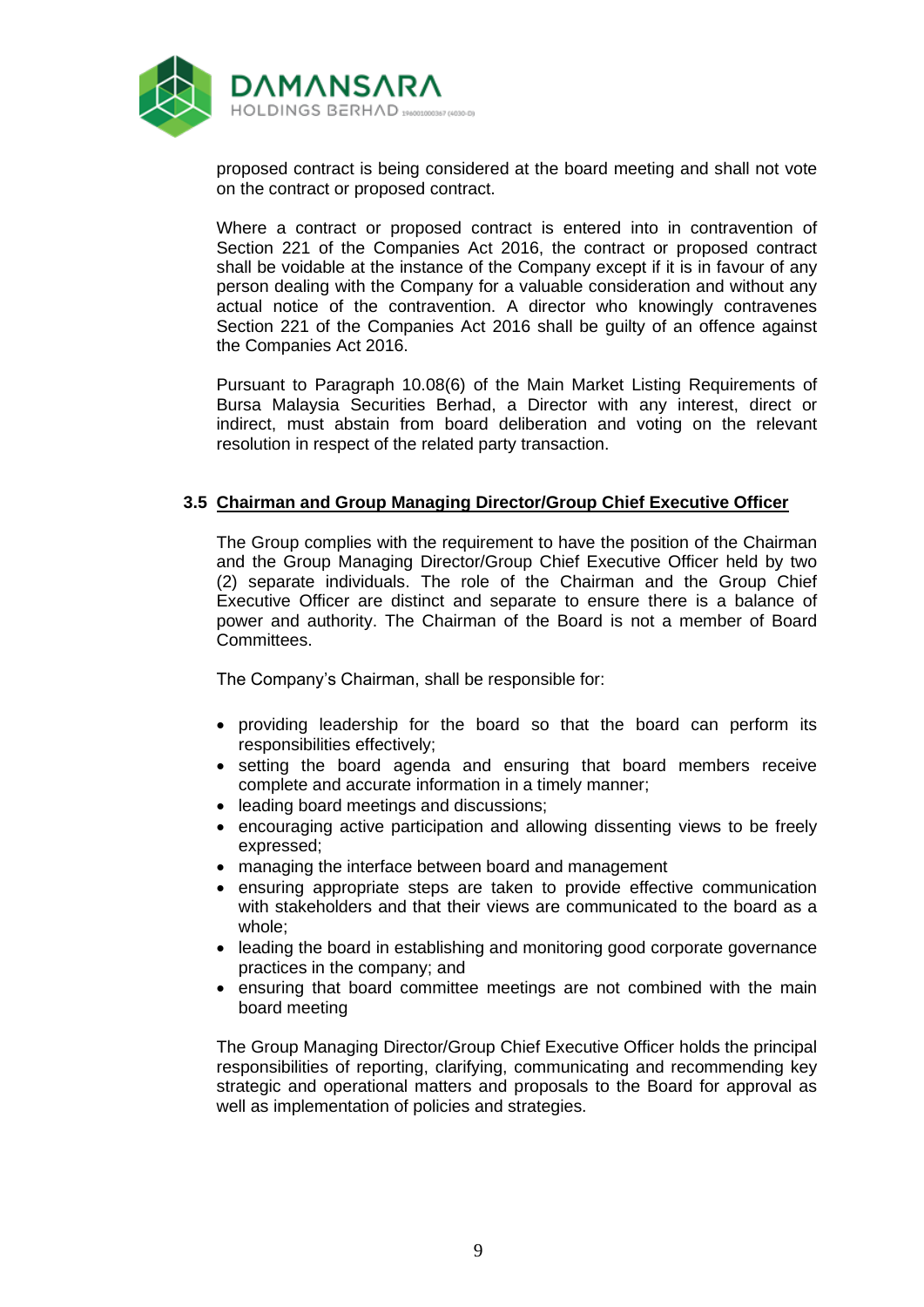

# **3.6 Board Committees**

The board charter should clearly identifies the respective roles and responsibilities or TORs of the Board Committees, individual directors and key senior management.

Hence, the Board delegates certain functions to the following Committees to assist in the execution of its responsibilities:

- (i) Board Audit Committee ("BAC")
- (ii) Board Nomination & Remuneration Committee ("BNRC")
- (iii) Tender Board Committee ("TBC")
- (iv) Board Risk Management Committee ("BRMC")

The functions of the BAC are to ensure compliance with Paragraph 15, Part C of the Main Market Listing Requirements of Bursa Malaysia Securities Berhad, the independence of the External Auditors, the integrity of Management and the adequacy of disclosures to Shareholders. The BAC act to assist the Board of Directors in fulfilling its fiduciary responsibilities by ensuring that the results of internal and external audit findings are fully considered and properly resolved.

The BNRC is established to primarily identify and recommend candidates for Board directorship, recommend directors to fill the seats on Board Committees, evaluate the effectiveness of the Board and Board Committees (including the size and composition) and contributions of each individual director and to ensure an appropriate framework and plan for Board succession is in accordance to the terms of reference.

As for the TBC, the Committee is to evaluate, deliberate and approve the recommendations made by the Management prior to awarding of major contracts and tenders to potential contractors.

The BRMC is established to identify, assess, monitor and report significant risks faced by the Group.

#### **3.7 Board Meetings**

The Board shall conduct at least four (4) scheduled meetings annually, with additional meetings to be convened as and when necessary. All Directors will be provided with the performance and progress reports on a timely basis prior to the scheduled Board meetings. A full agenda of the meeting and all Board papers, including complicated issues or specific matters, would be distributed in advance to ensure Directors are well informed and has the opportunity to seek additional, and are able to obtain further clarification from the Company Secretary, should such a need arise.

Prior to each Board Meeting, every director is given an agenda and a set of board papers for each agenda item to be deliberated. The board papers will be distributed to the board members at least five (5) business days before the meeting to all Directors to enable the Directors to have sufficient time to prepare for Board meetings. At the Board Meetings, the Management will present the board papers and provide comprehensive explanation of pertinent issues. Information provided to the Board goes beyond quantitative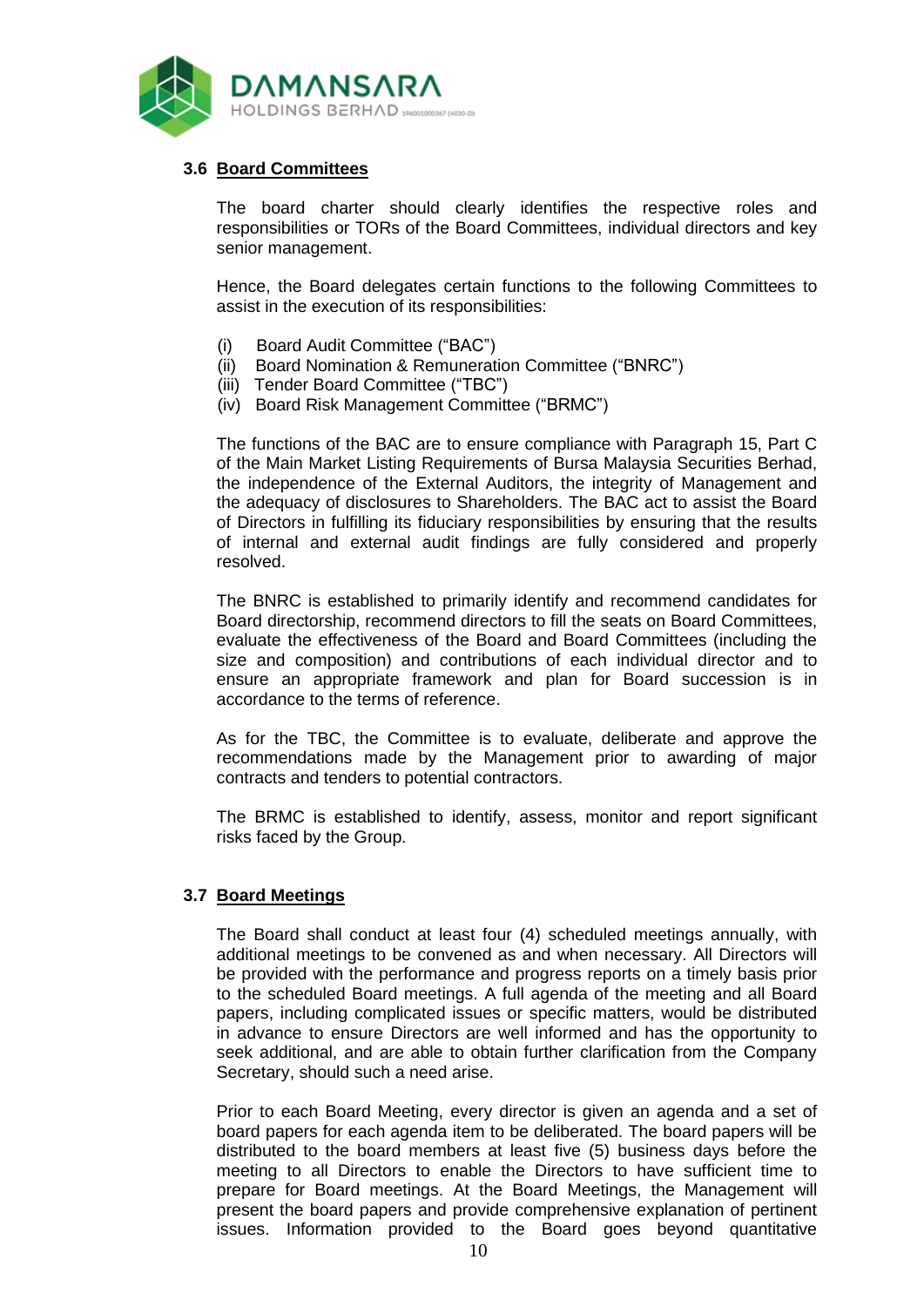

performance data to include other qualitative performances. The Board and its Committees have access to all information within the Group pertaining to the Group's business and affairs.

Where necessary, the services of other senior management or external consultants will be arranged to brief the Directors or to clear their doubts or concerns. The Board and Board Committee's' meeting schedule will be provided to all Directors at the beginning of the financial year.

## **3.8 Financial Reporting**

Pursuant to Paragraph 15.26(a) of the Main Market Listing Requirements of Bursa Malaysia Securities Berhad, all the Company Directors are collectively responsible in ensuring that the financial statements and the quarterly results are drawn up in accordance with the approved accounting standards adopted by the Malaysian Financial Reporting Standard (MFRS), the provisions of the Companies Act, 2016, and the Main Market Listing Requirements of Bursa Malaysia Securities Berhad.

The Board ensures that the financial statements of the Company and its subsidiary companies as of the end of the financial year together with the financial results and cash flows for the year ended are prepared based on the appropriate and relevant accounting policies, on a consistent basis and made judgments and estimates that are reasonable and fair in preparing the financial statements of the Company and its subsidiaries. The financial statements are also prepared on a going concern basis and the Directors have assured that proper accounting records are kept so as to enable the preparation of the financial statements with reasonable accuracy.

#### **3.9 Directors' Remuneration**

The Board on 21 March 2011, has established its own BNRC. The Board is of the view that the composition of the BNRC meets the objectives and principles of a good corporate governance. The members of the BNRC comprise exclusively of non-executive directors, a majority of whom is independent. The BNRC develops, maintains and reviews the criteria to be used in the recruitment process and annual assessment of directors.

Through the BNRC, the Board has established formal and transparent remuneration policies and procedures to attract and retain directors and senior management in which BNRC are responsible for making recommendations on the framework, policies and procedures in reviewing and determining the specific remuneration package of the Directors and senior management of DBHD. The Company's remuneration scheme for the Group Managing Director/Group Chief Executive Officer and senior management are commensurate with their performance, seniority, experience and scope of responsibilities and is benchmarked to market/industry standards. For Non-Executive Directors, the level of remuneration reflects the level of responsibilities undertaken by them.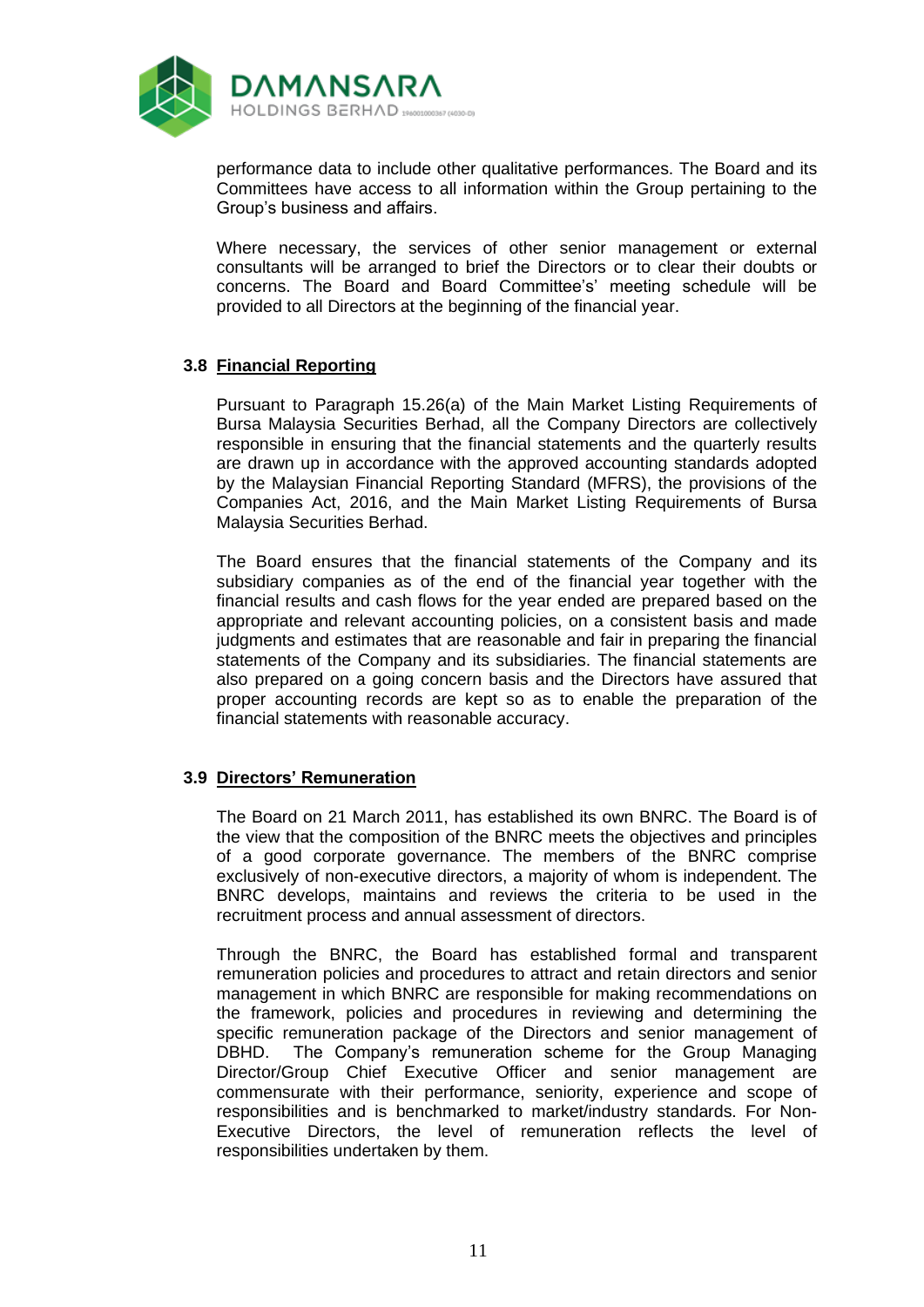

# **3.10 Directors' Training & Continuing Education**

In addition to the Mandatory Accreditation Programme as required by the Bursa Malaysia Securities Berhad ("Bursa Malaysia"), the Directors shall continue to update their knowledge and to enhance their skills through appropriate continuing education programmes and life-long learning.

The Board encourages its Directors to attend talks, seminars, workshops and conferences to update and enhance their skills and knowledge to enable them to carry out their roles effectively as Directors in discharging their responsibilities towards good corporate governance, operational and regulatory standards and sustain active participation in the Board deliberations. The Board shall assess the training needs of the Directors from time to time.

# **4. COMPANY SECRETARY**

The Board has unrestricted access to the advice and services of the Company Secretary and where necessary, in the furtherance of their duties, obtain independent professional advice with the Company paying the related costs. The Company Secretary must obtain a professional qualification from professional bodies or qualified under section 235(2) of the Companies Act 2016.

The Company Secretary plays an advisory role to ensure all Board Members' decisions and actions are complied with the relevant rules and regulations, but not limiting to following roles and responsibilities:

- Manage all board and committee meeting logistics, attend and record minutes of all board and committee meetings and facilitate board communications;
- Advise the board on its roles and responsibilities;
- Facilitate the orientation of new directors and assist in director training and development;
- Advise the board on corporate disclosures and compliance with company and securities regulations and listing requirements;
- Manage processes pertaining to the annual shareholder meeting;
- Monitor corporate governance developments and assist the board in applying governance practices to meet the board's needs and stakeholders' expectations; and
- Serve as a focal point for stakeholders' communication and engagement on corporate governance issues.

The Company Secretary also keeps abreast of the evolving capital market environment, regulatory changes and developments in corporate governance through continuous training.

#### **5. INVESTOR RELATIONS AND SHAREHOLDER COMMUNICATION**

The Board shall place great importance in ensuring the high standards of transparency and accountability in its communication to shareholders, as well as to potential investors, analyst and the public.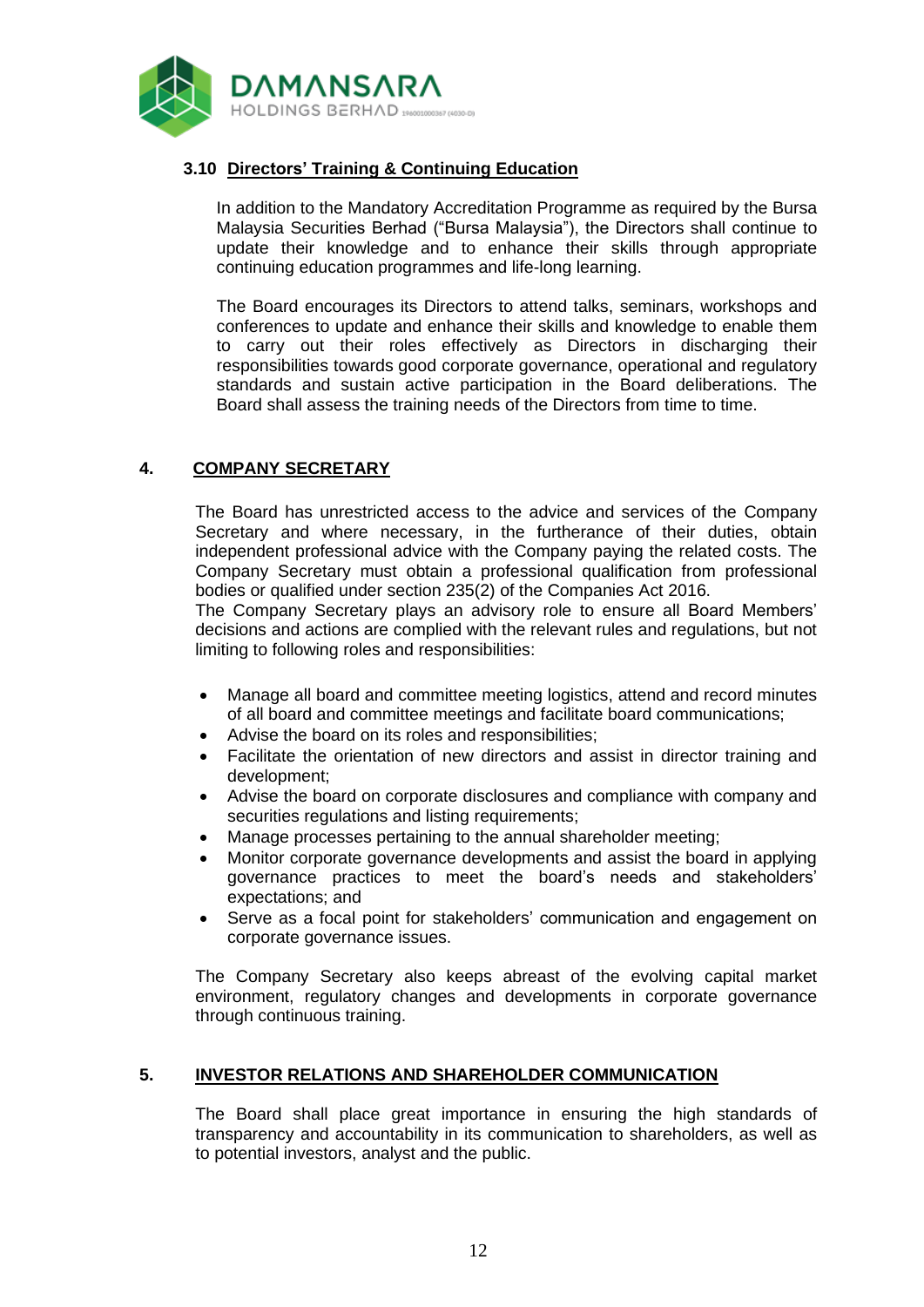

The Board recognises the need of effective communication with shareholders and the investment community and adheres strictly to the disclosure requirements of Bursa Securities. Dissemination of information includes the distribution of annual reports and relevant circulars to shareholders, issuance of press releases, announcing the quarterly financial results and performance of the Group to Bursa Malaysia Securities Berhad and the public as well as holding press conferences

The Chairman and the Board encourage shareholders to attend and participate in the AGM held annually as well as in the EGM. The shareholders are given the opportunity to seek clarification by making use of the Question and Answer session during the AGM / EGM on any matters pertaining to the business and financial performance of the Company. The rights to demand for a poll during the meetings are conveyed to shareholders by the Board.

The shareholders shall be informed of all material matters affecting the Company and Group. The ways of communication to shareholders and investors, amongst others, are by way of timely announcements and disclosures made to Bursa Malaysia, which include quarterly financial results, changes in the composition of the Group and any other material information that may affect the investors' decision making.

The AGM is the principal forum for dialogue with shareholders. All directors are to attend General Meetings and the Chair of the BAC, BRMC, BNRC and TBC to provide meaningful response to questions addressed to them.

At each AGM, a presentation will be given by the Group Managing Director/Group Chief Executive Officer to explain the Group's strategy, performance and major developments to shareholders. The AGM is the principal forum for dialogue with shareholders. Notice of the EGM and Annual Report will be sent out to shareholders at least 28 days prior to the meeting.

In the case of an EGM, the Notice is sent out at least 21 days prior to the meeting.

Where the general meeting is required to be conducted on a virtual basis and entirely via remote participation and voting ("RPV") from the Broadcast Venue, the location of the venue will be determined by the Management. The Broadcast Venue of the general meeting is strictly for the purpose of complying with Section 327(2) of the Companies Act 2016 which requires the Chairman of the Meeting to be present at the main venue. Questions posed by the shareholders be made visible to all meeting participants during the meeting itself.

The Company will ensure the RPV facilities provided by the Company's Share Registrar shall maintained a good cyber hygiene practice including data privacy and security to prevent cyber threats.

The complete Minutes of the general meeting detailing the meeting proceedings including issues or concerns raised by shareholders and responses by the Company be published on the Company's website no later than 30 business days after the general meeting for shareholders' information.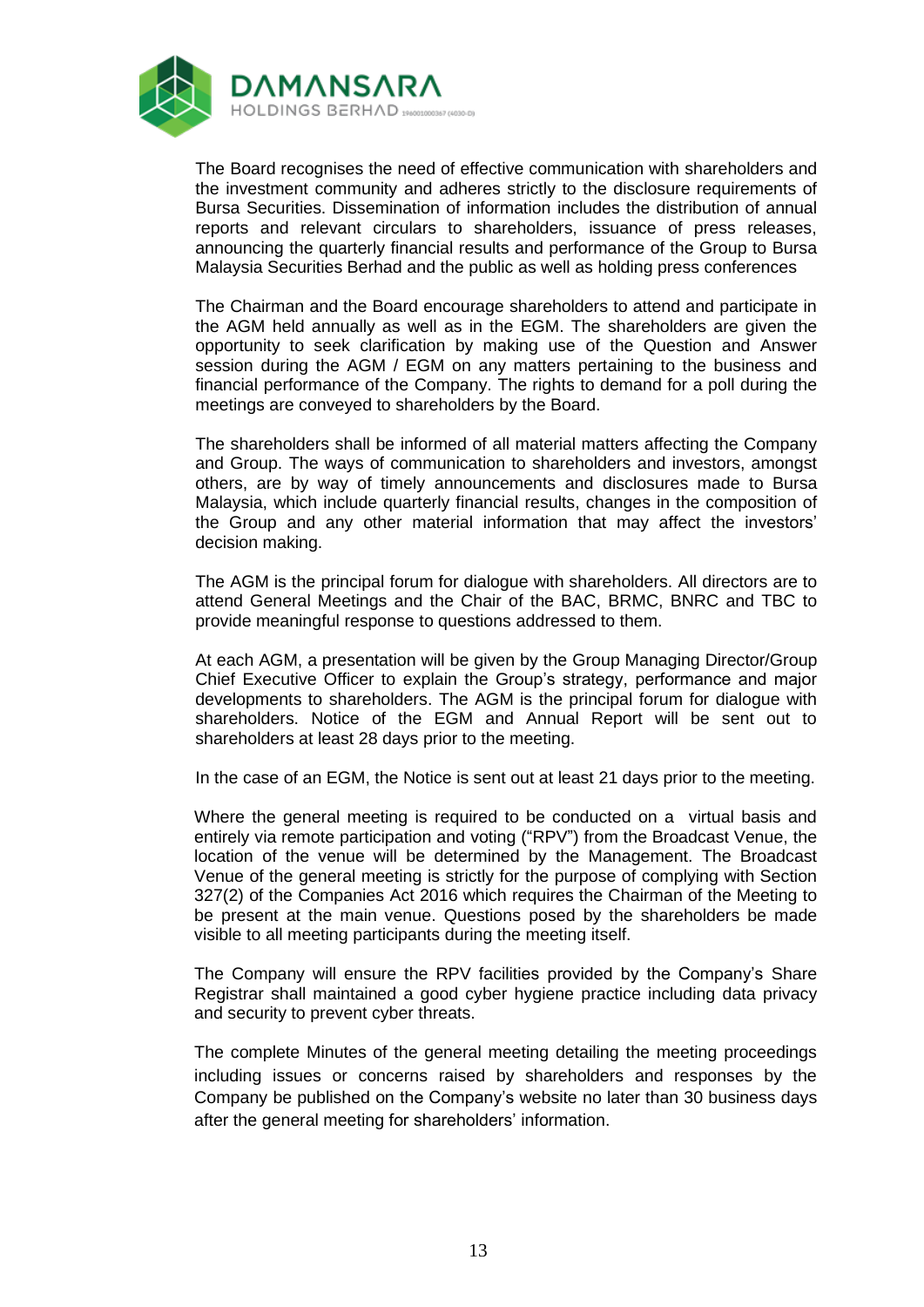

# **COMPANY CONTACTS**

#### a) Company Secretary

Company Secretary Damansara Holdings Berhad Lot 10.3, Level 10, Wisma Chase Perdana, Off Jalan Semantan, Damansara Heights, 50490 Kuala Lumpur.

Tel: 603 - 20812688 Fax: 603 – 20812690 Email: [corporateinfo@dbhd.com.my](mailto:corporateinfo@dbhd.com.my)

b) Investor Relations

Group Marketing and Communications Damansara Holdings Berhad Lot 10.3, Level 10, Wisma Chase Perdana, Off Jalan Semantan, Damansara Heights, 50490 Kuala Lumpur.

Tel: 603 - 20812688 Fax: 603 - 20812690 Email: [corporateinfo@dbhd.com.my](mailto:corporateinfo@dbhd.com.my)

c) Share Registrar

Tricor Investor & Issuing House Services Sdn Bhd (11324-H) Unit 32-01, Level 32, Tower A Vertical Business Suite, Avenue 3, Bangsar South No 8, Jalan Kerinchi 59200 Kuala Lumpur

Tel :603 - 2783 9299 Fax :603 - 2783 9222 Email: is.enquiry@my.tricorglobal.com

# **6. ACCESS TO INFORMATION AND INDEPENDENT ADVICE**

The Directors, collectively or individually, may seek independent professional advice and information in furtherance of their duties at the Company's expense, so as to ensure the Directors are able to make independent and informed decisions.